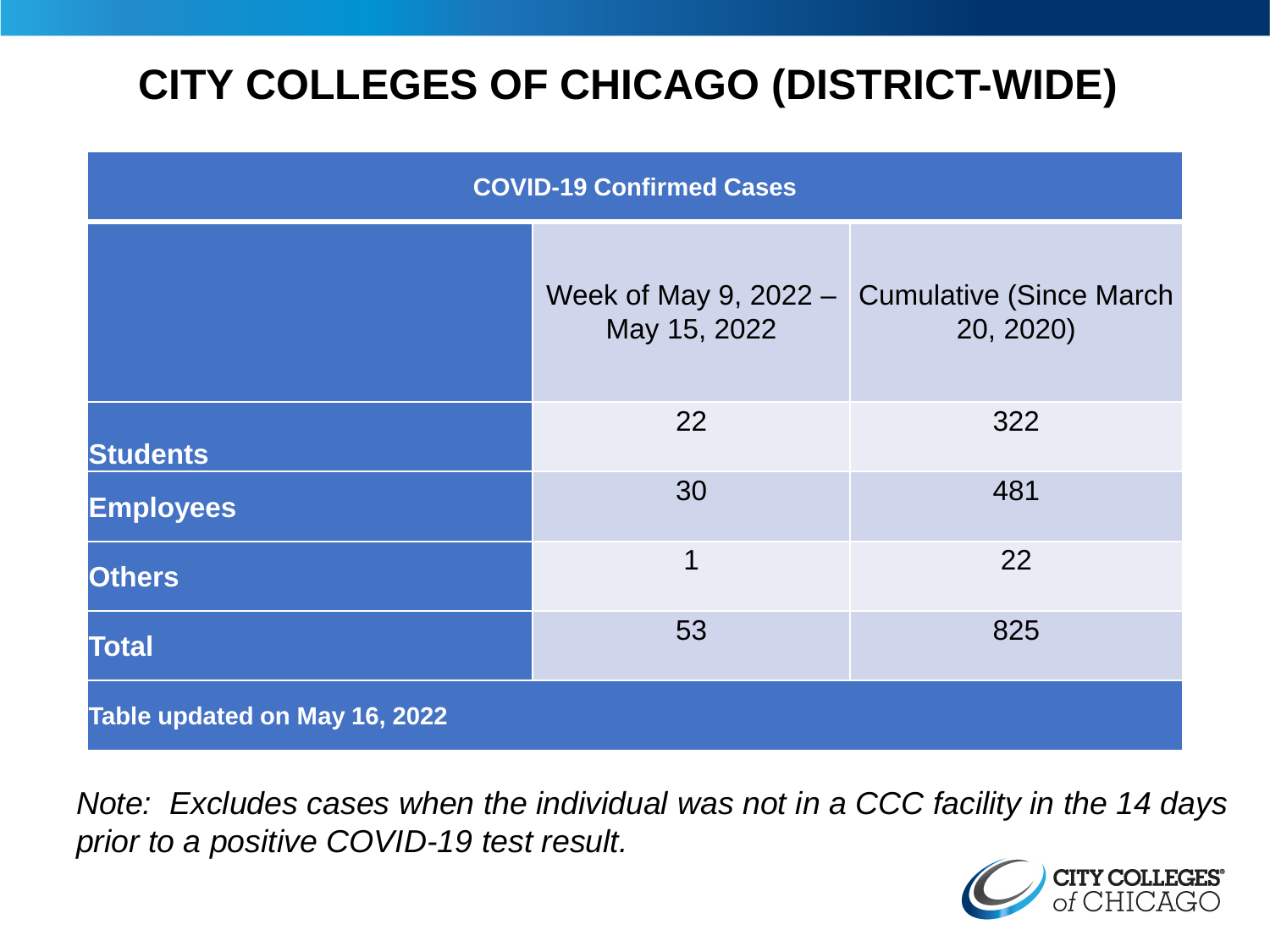### **DALEY COLLEGE**

| <b>COVID-19 Confirmed Cases</b> |                |                                                              |
|---------------------------------|----------------|--------------------------------------------------------------|
|                                 | May 15, 2022   | Week of May 9, 2022 $-$ Cumulative (Since March<br>20, 2020) |
| <b>Students</b>                 | 3              | 30                                                           |
| <b>Employees</b>                | $\overline{2}$ | 50                                                           |
| <b>Others</b>                   | $\overline{0}$ | 3                                                            |
| <b>Total</b>                    | 5              | 83                                                           |
| Table updated on May 16, 2022   |                |                                                              |

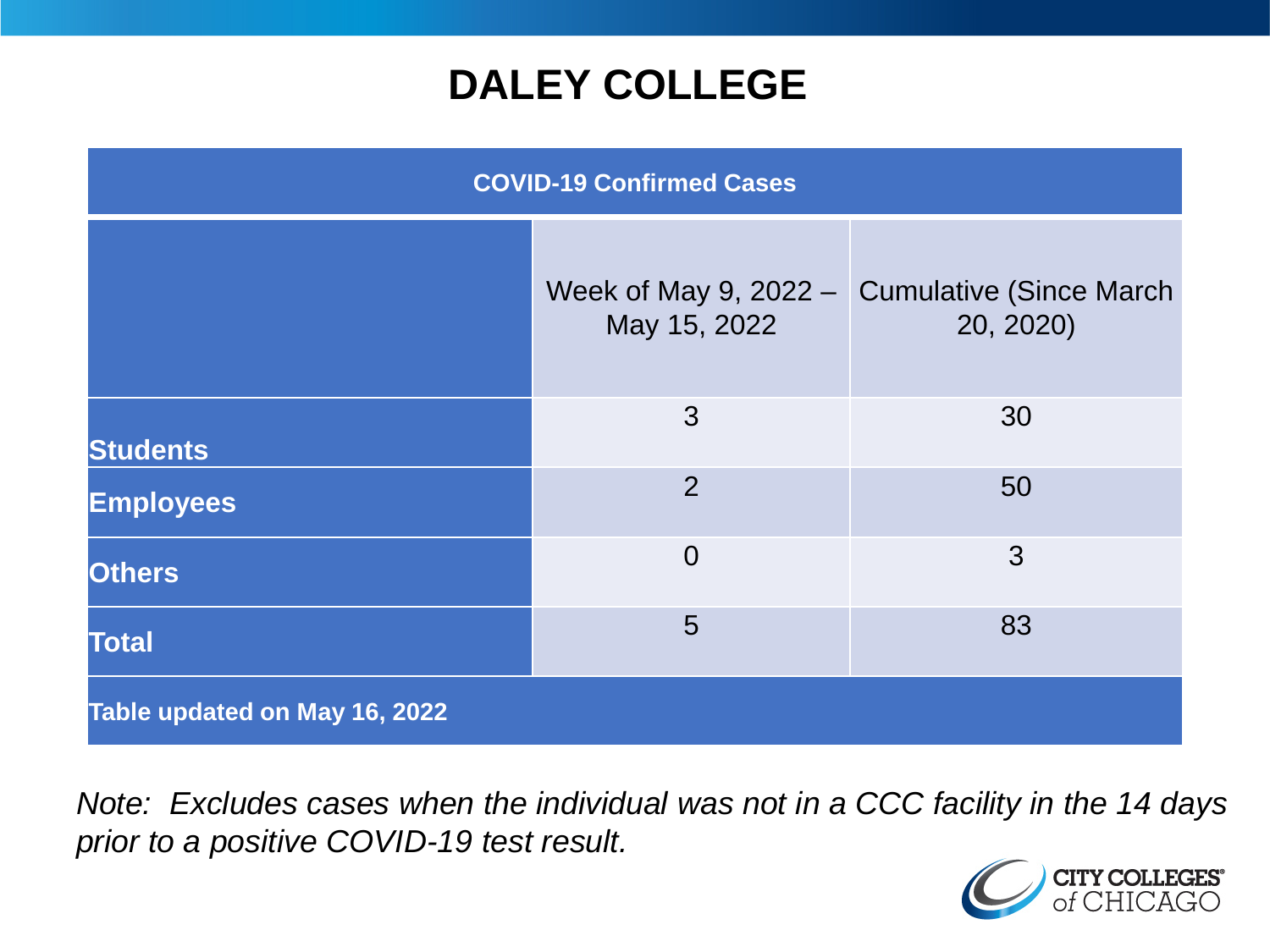### **HAROLD WASHINGTON COLLEGE**

| <b>COVID-19 Confirmed Cases</b> |                                         |                                              |
|---------------------------------|-----------------------------------------|----------------------------------------------|
|                                 | Week of May 9, $2022 -$<br>May 15, 2022 | <b>Cumulative (Since March)</b><br>20, 2020) |
| <b>Students</b>                 | $\overline{2}$                          | 53                                           |
| <b>Employees</b>                | $\overline{7}$                          | 53                                           |
| <b>Others</b>                   | $\overline{0}$                          | $\overline{2}$                               |
| <b>Total</b>                    | 9                                       | 108                                          |
| Table updated on May 16, 2022   |                                         |                                              |

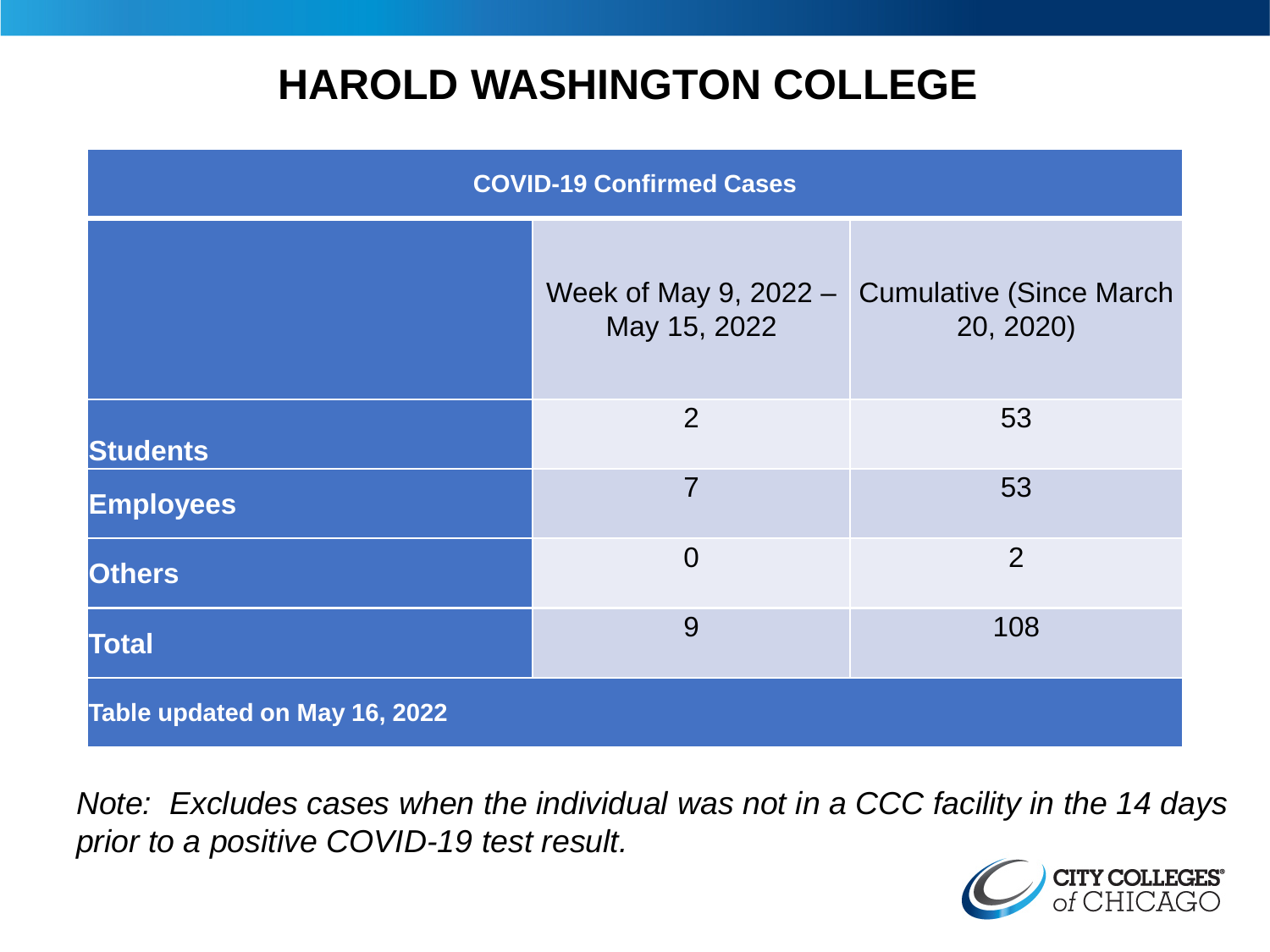### **KENNEDY-KING COLLEGE**

| <b>COVID-19 Confirmed Cases</b> |                                         |                                              |
|---------------------------------|-----------------------------------------|----------------------------------------------|
|                                 | Week of May 9, $2022 -$<br>May 15, 2022 | <b>Cumulative (Since March)</b><br>20, 2020) |
| <b>Students</b>                 | $\overline{0}$                          | 15                                           |
| <b>Employees</b>                | 3                                       | 75                                           |
| <b>Others</b>                   | $\overline{0}$                          | $\overline{2}$                               |
| <b>Total</b>                    | 3                                       | 92                                           |
| Table updated on May 16, 2022   |                                         |                                              |

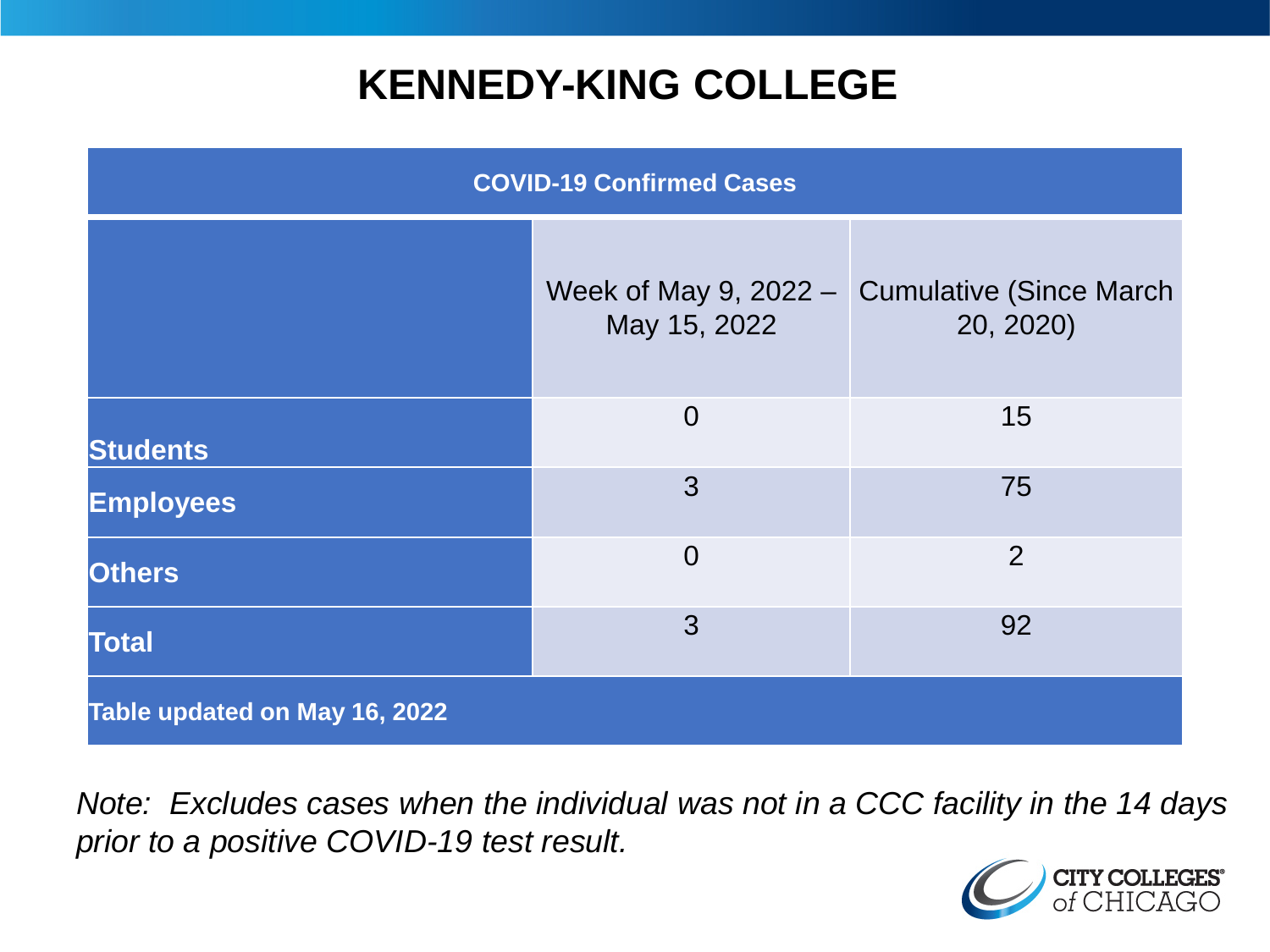# **MALCOLM X COLLEGE**

| <b>COVID-19 Confirmed Cases</b> |                                           |                                              |
|---------------------------------|-------------------------------------------|----------------------------------------------|
|                                 | Week of May 9, $2022 - 1$<br>May 15, 2022 | <b>Cumulative (Since March)</b><br>20, 2020) |
| <b>Students</b>                 | $\overline{4}$                            | 94                                           |
| <b>Employees</b>                | 6                                         | 93                                           |
| <b>Others</b>                   | $\overline{0}$                            | 3                                            |
| <b>Total</b>                    | 10                                        | 190                                          |
| Table updated on May 16, 2022   |                                           |                                              |

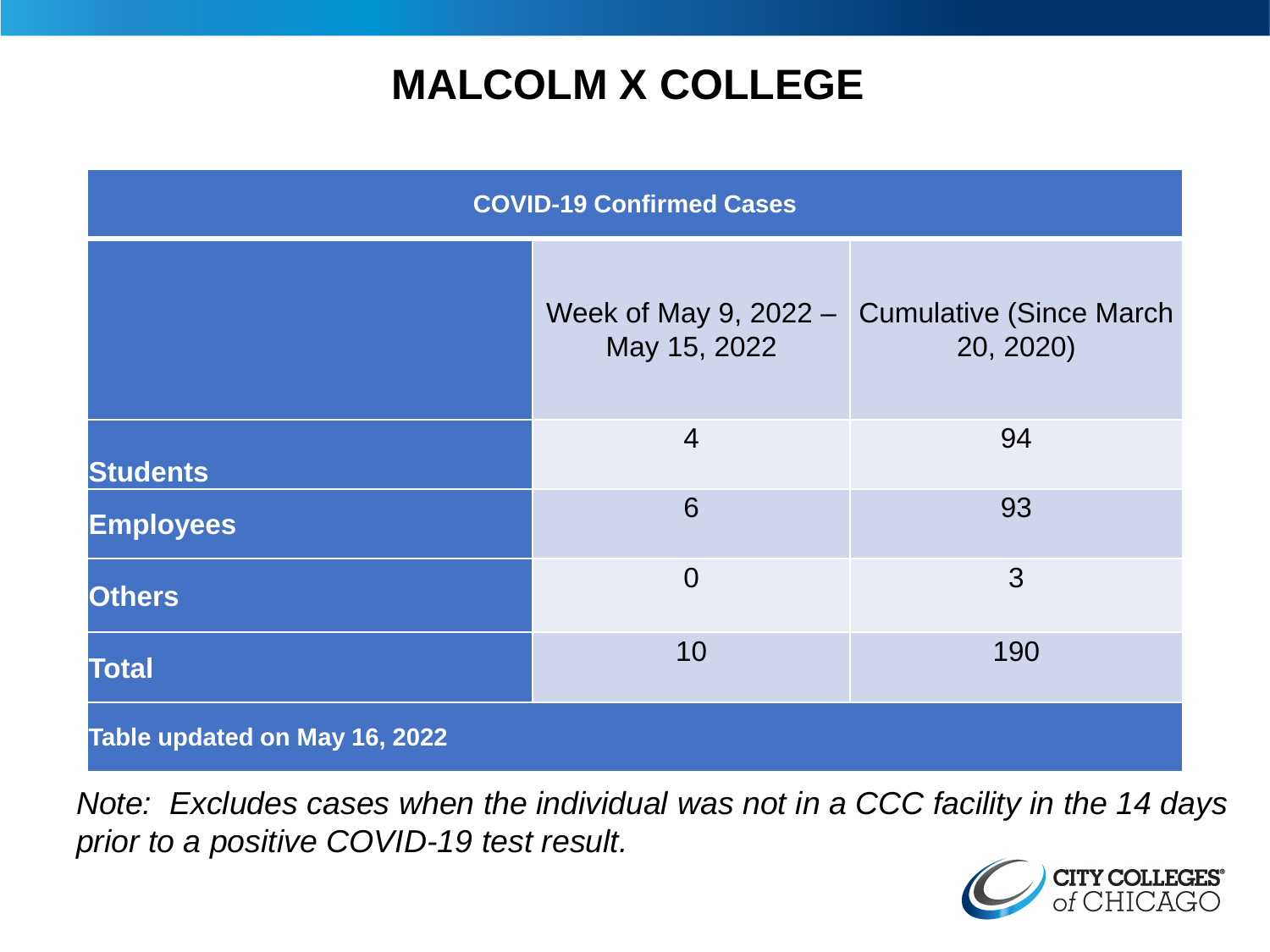# **OLIVE-HARVEY COLLEGE**

| <b>COVID-19 Confirmed Cases</b> |                                         |                                              |
|---------------------------------|-----------------------------------------|----------------------------------------------|
|                                 | Week of May 9, $2022 -$<br>May 15, 2022 | <b>Cumulative (Since March)</b><br>20, 2020) |
| <b>Students</b>                 | 1                                       | 18                                           |
| <b>Employees</b>                | 1                                       | 57                                           |
| <b>Others</b>                   | $\overline{0}$                          | 5                                            |
| <b>Total</b>                    | $\overline{2}$                          | 80                                           |
| Table updated on May 16, 2022   |                                         |                                              |

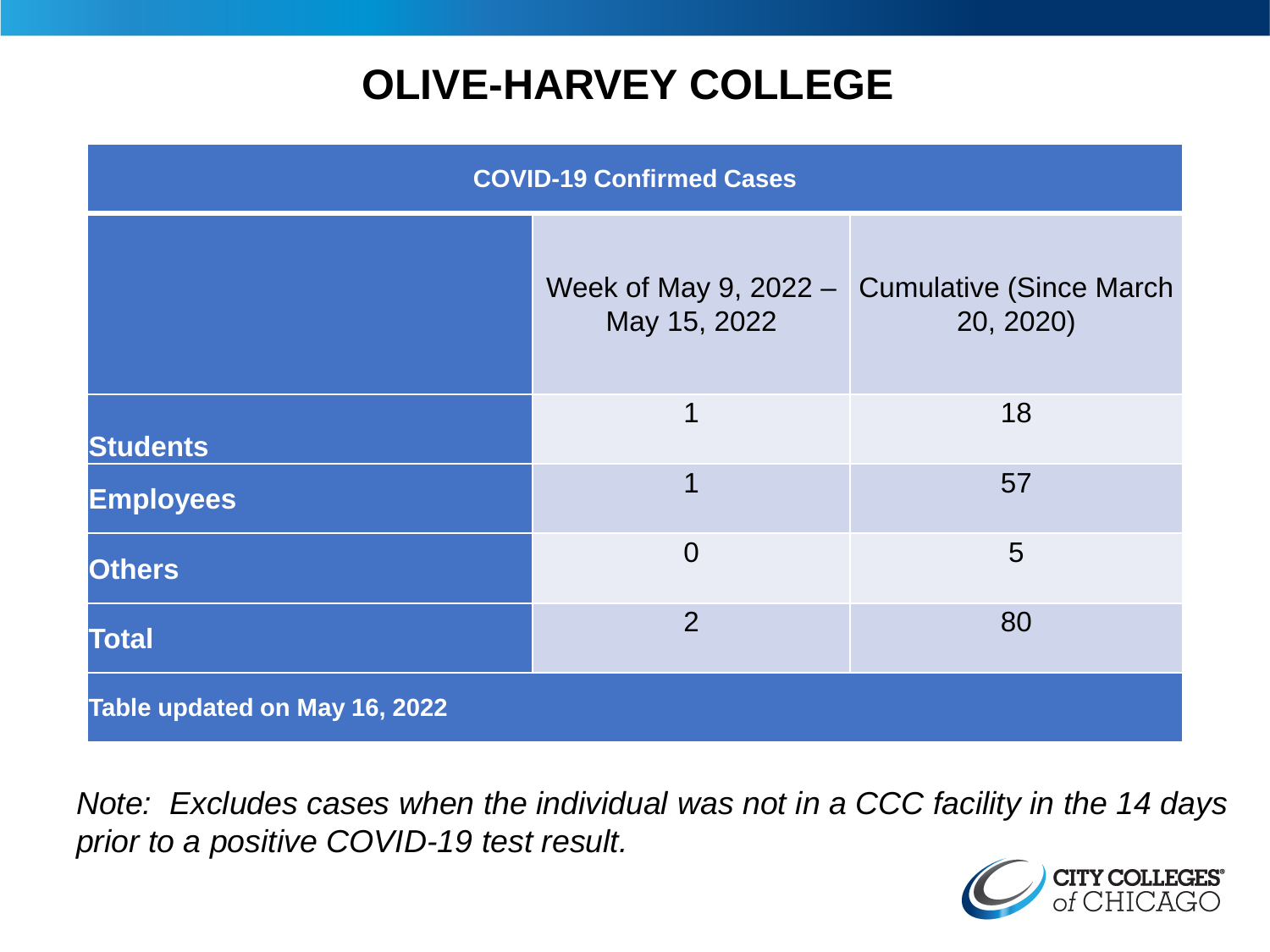### **TRUMAN COLLEGE**

| <b>COVID-19 Confirmed Cases</b> |                                           |                                              |
|---------------------------------|-------------------------------------------|----------------------------------------------|
|                                 | Week of May 9, $2022 - 1$<br>May 15, 2022 | <b>Cumulative (Since March)</b><br>20, 2020) |
| <b>Students</b>                 | 5                                         | 51                                           |
| <b>Employees</b>                | 6                                         | 79                                           |
| <b>Others</b>                   | $\overline{0}$                            | 1                                            |
| <b>Total</b>                    | 11                                        | 131                                          |
| Table updated on May 16, 2022   |                                           |                                              |

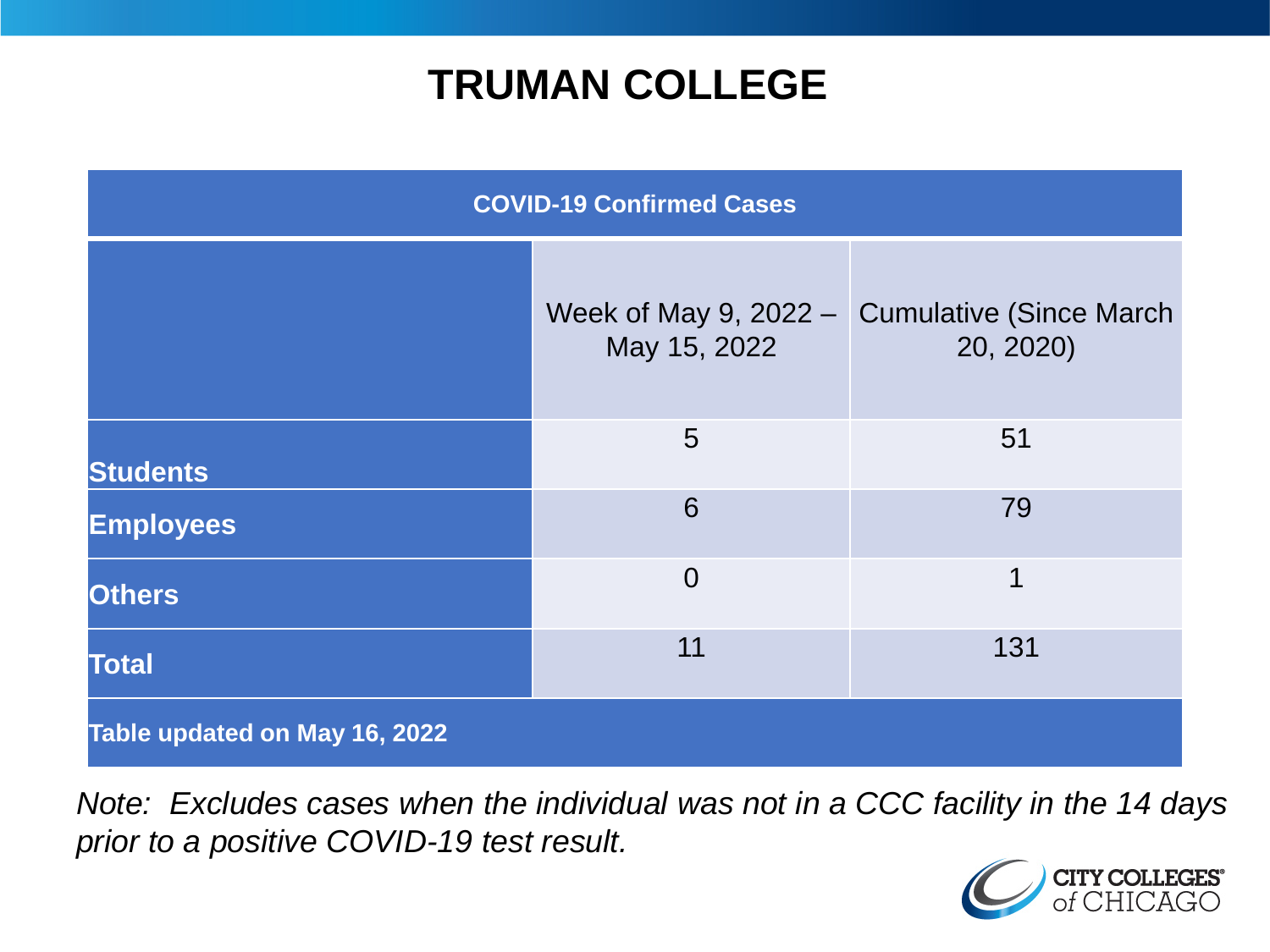### **WRIGHT COLLEGE**

| <b>COVID-19 Confirmed Cases</b> |                                         |                                              |
|---------------------------------|-----------------------------------------|----------------------------------------------|
|                                 | Week of May 9, $2022 -$<br>May 15, 2022 | <b>Cumulative (Since March)</b><br>20, 2020) |
| <b>Students</b>                 | $\overline{7}$                          | 61                                           |
| <b>Employees</b>                | 3                                       | 61                                           |
| <b>Others</b>                   | $\overline{0}$                          | $\overline{2}$                               |
| <b>Total</b>                    | 10                                      | 124                                          |
| Table updated on May 16, 2022   |                                         |                                              |

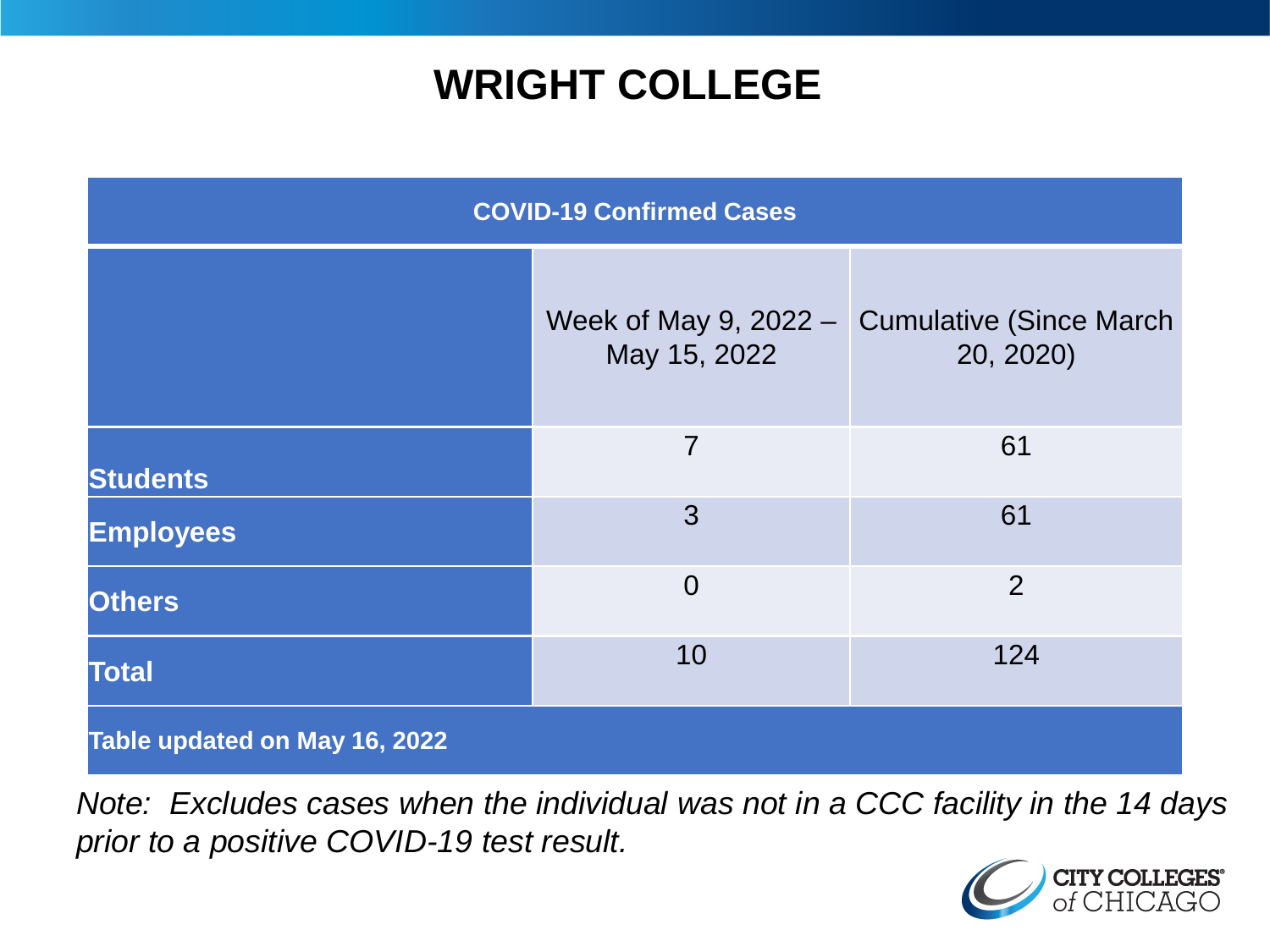#### **180 N. WABASH**

| <b>COVID-19 Confirmed Cases</b> |                                           |                                              |
|---------------------------------|-------------------------------------------|----------------------------------------------|
|                                 | Week of May 9, $2022 - 1$<br>May 15, 2022 | <b>Cumulative (Since March)</b><br>20, 2020) |
| <b>Students</b>                 | $\overline{0}$                            | $\overline{0}$                               |
| <b>Employees</b>                | $\overline{2}$                            | 12                                           |
| <b>Others</b>                   | 1                                         | $\overline{4}$                               |
| <b>Total</b>                    | 3                                         | 16                                           |
| Table updated on May 16, 2022   |                                           |                                              |